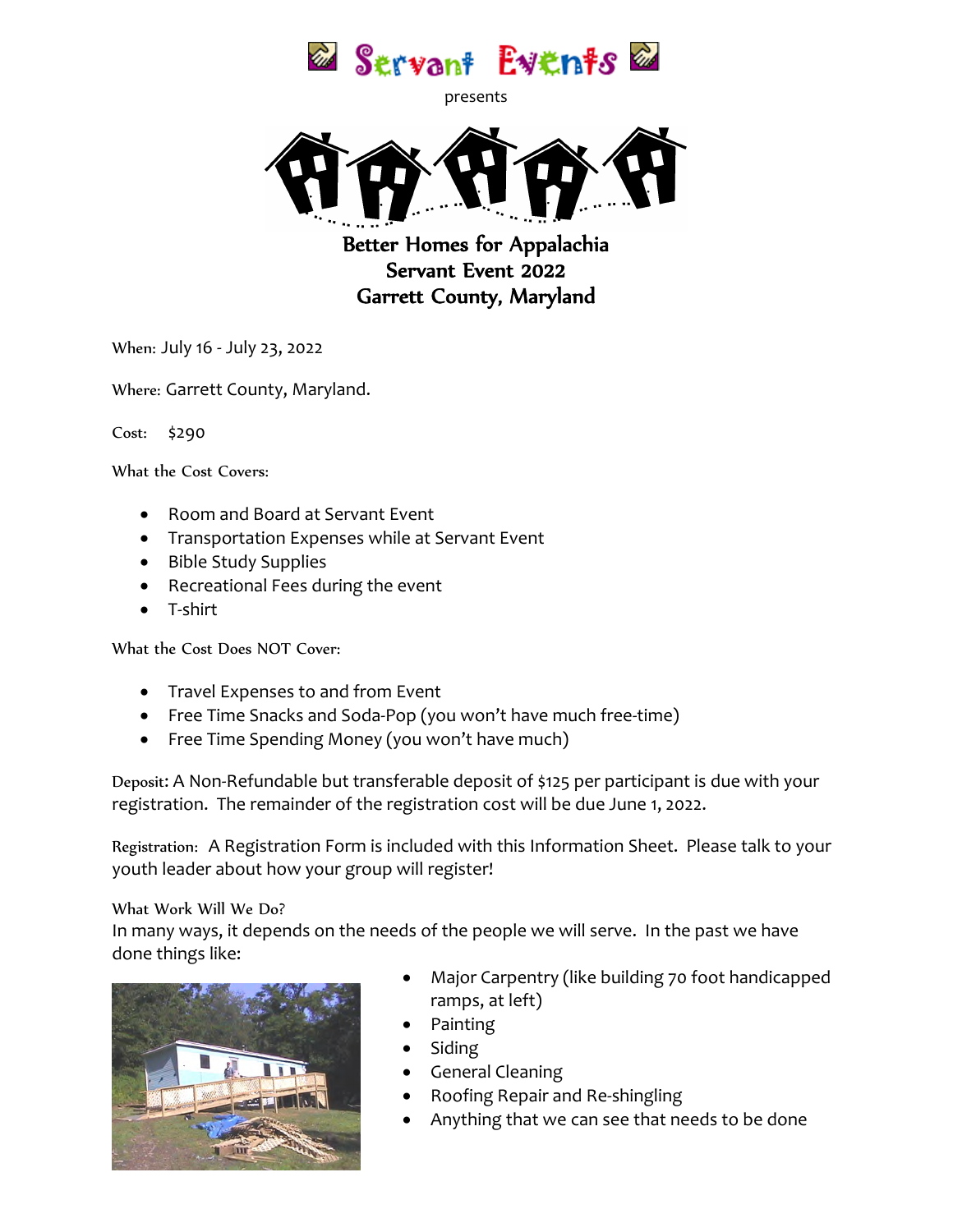Group Size: The ideal group size is seven people per group total, including adults. Smaller group sizes help us to mix with other groups and get to know them better.

Youth Age: This event is designed for servants who have completed the 9<sup>th</sup> through 12<sup>th</sup> grades in the 2021-2022 school year.

Do I have to have construction skills to come as a youth? No, the most important thing you can bring is a willing heart. We provide construction skills training as part of the event. If you have construction skills before you come that's great too.

Do I have to have construction skills to come as an adult? The answer to this question is the same as above. Your willing heart is the most important thing you can bring. If you don't have constructions skills when you get to the event, chances are good you and your youth group will have some by the time you leave. If you or someone else in your congregation has skills they would like to share, we can use them during the week. Just let us know!

How will you grow? Servants will grow spiritually in their relationship with God during this event through daily devotions, worship and Bible Study.



Servants will grow in their practical serving skills by interacting with the families they will serve at their work sites as well as learning construction skills.

Servants will grow in their relationships with each other by working hard together at the camp and on work sites, and by taking part in numerous group building activities and

fellowship opportunities. When servants leave, they are different than when they came. That's a good thing.

Where will you stay, what will we eat? We will all stay together at a camp that includes comfortable dormitory style accommodations. The camp is set in the beautiful rolling hills of western Maryland. Facilities sit on about 6 acres that has been a church retreat site since the mid 1800's. Our camp location is central to the job sites and activities we will participate in during the week. Food is provided. We typically have breakfast at the camp, pack our lunches to eat at our work sites, and have a hot meal back at camp in the evening.

Who else will be there? You will spend the week with other like minded high school aged servants from around the country. Typically we will serve with 5 to 7 youth groups from near and far!